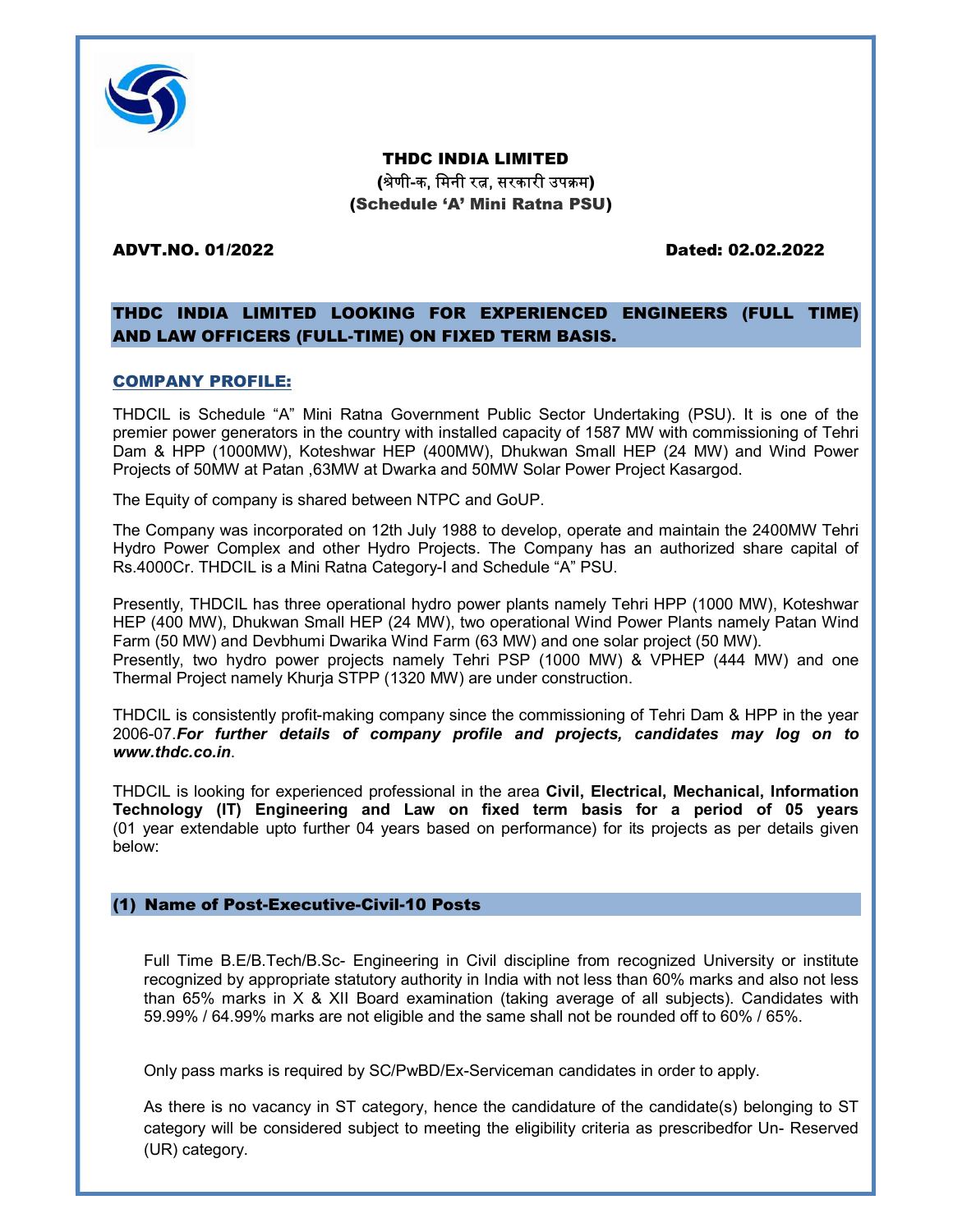

### (2) Name of Post-Executive-Electrical-05 Posts

Full Time B.E/B.Tech/B.Sc- Engineering in Electrical/ Electrical (Power)/ Electrical and Electronics/Power Systems & High Voltage/Power discipline from recognized University or institute recognized by appropriate statutory authority in India with not less than 60% marks and also not less than 65% marks in X & XII Board examination (taking average of all subjects). Candidates with 59.99% / 64.99% marks are not eligible and the same shall not be rounded off to 60% / 65%.

Only pass marks is required by PwBD/Ex-Serviceman candidates in order to apply.

As there is no vacancy in SC/ST/EWS category, hence the candidature of the candidate(s) belonging to SC/ST/EWS category will be considered subject to meeting the eligibility criteria as prescribed for Un- Reserved (UR) category.

#### (3) Name of Post-Executive-Mechanical-05 Posts

Full Time B.E/B.Tech/B.Sc- Engineering in Mechanical/Mechanical & Automation discipline from recognized University or institute recognized by appropriate statutory authority in India with not less than 60% marks and also not less than 65% marks in X & XII Board examination (taking average of all subjects). Candidates with 59.99% / 64.99% marks are not eligible and the same shall not be rounded off to 60% / 65%.

Only pass marks is required by PwBD/Ex-Serviceman candidates in order to apply.

As there is no vacancy in SC/ST/EWS category, hence the candidature of the candidate(s) belonging to SC/ST/EWS category will be considered subject to meeting the eligibility criteria as prescribed for Un- Reserved (UR) category.

### (4) Name of Post-Executive-Information Technology (IT) -05 Posts

Full Time B.E/B.Tech/B.Sc- Engineering in Information Technology /Computer Science/ Computer Engineering discipline/ MCA/Level "B" examination in Computer Science from recognized University or institute recognized by appropriate statutory authority in India with not less than 60% marks and also not less than 65% marks in X & XII Board examination (taking average of all subjects). Candidates with 59.99% / 64.99% marks are not eligible and the same shall not be rounded off to 60% / 65%.

Only pass marks is required by PwBD/Ex-Serviceman candidates in order to apply.

As there is no vacancy in SC/ST/EWS category, hence the candidature of the candidate(s) belonging to SC/ST/EWS category will be considered subject to meeting the eligibility criteria as prescribed for Un- Reserved (UR) category.

### (5) Name of Post-Executive-Law -02 Posts

Graduate with degree in Law with 60% marks from recognized Indian university or 05 year integrated course in Law with 60% marks from Institute recognized by appropriate statutory authority in India and also not less than 65 % marks in X& XII Board examination (taking average of all subjects). Candidates with 59.99%/ 64.00 marks are not eligible and the same shall not be rounded off to 60% / 65%.

Only pass marks is required by PwBD/Ex-Serviceman candidates in order to apply.

As there is no vacancy in SC/ST/OBC(NCL)/EWS category, hence the candidature of the candidate(s) belonging to SC/ST/OBC(NCL)/EWS category will be considered subject to meeting the eligibility criteria as prescribed for Un- Reserved (UR) category.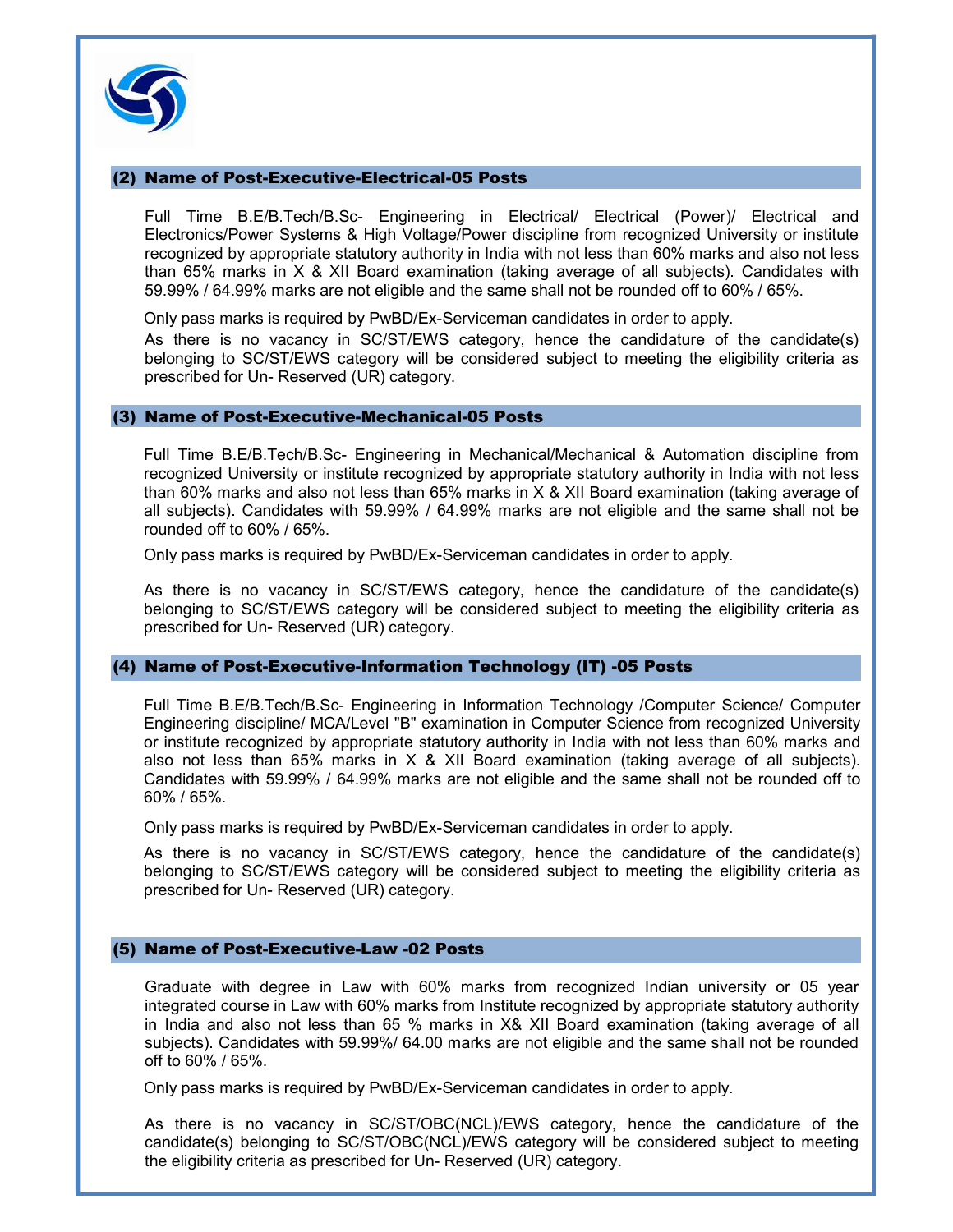

EXPERIENCE REQUIREMENT FOR THE POST OF ENGINEERS: Post qualification experience of 1 year in Executive /Officer Cadre in relevant field of Hydro, Thermal, Solar and Wind.

**EXPERIENCE FOR THE POST OF LAW OFFICERS:** Should have Post qualification experience of 1 year at Bar or in a Legal department of Central Govt./State Govt./Public sector or a Reputed Private sector organization. Should be conversant with practice and procedure in all Civil Matters before Court including Arbitration, Labour Laws, Company Law and experience in drafting of Petitions, Applications, Affidavits, Memorandum of Appeal Contract/Services Agreement & other related matters etc.

### UPPER AGE LIMIT FOR ALL POSTS: 32 years as on 01.02.2022

MONTHLY COMPENSATION: Fixed consolidated honorarium of Rs. 60,000/-per month (CTC)

| SI.<br><b>No</b> | <b>Discipline</b>         | <b>Total No.</b><br><b>of</b> | <b>UR</b> | <b>SC</b> | <b>ST</b>  | <b>OBC</b><br>(NCL) | <b>EWS</b> | Post identified suitable for<br><b>PwBD</b> |
|------------------|---------------------------|-------------------------------|-----------|-----------|------------|---------------------|------------|---------------------------------------------|
|                  |                           | <b>Vacancies</b>              |           |           |            |                     |            |                                             |
| . .              | Civil                     | 10                            | 06        | 01        | Nil        | 02                  | 01         | OH (OA & OL) & HH                           |
| 2.               | Electrical                | 05                            | 04        | Nil       | Nil        | 01                  | Nil        | OH (OL) & HH- PD                            |
| 3.               | Mechanical                | 05                            | 04        | Nil       | Nil        | 01                  | Nil        | OH (OL)                                     |
| 4.               | Information<br>Technology | 05                            | 04        | Nil       | Nil        | 01                  | Nil        | OH (OL/OA/BL/OA&L)&VH                       |
| 5.               | Law                       | 02                            | 02        | Nil       | Nil        | Nil                 | Nil        | B, LV, HH, ID, MD                           |
| <b>Total</b>     |                           | 27                            | 20        | 01        | <b>Nil</b> | 05                  | 01         |                                             |

#### PROJECTED VACANCIES

### Vacancies for PwBD candidates as per Govt. guidelines.

#### Abbreviations:

OH=Orthopedically Handicapped, OA=One Arm, OL=One Leg, BL=Both Legs HH= Hearing Handicapped, PD=Partially Deaf VH=Visually Handicapped, B=Blind, LV=Low Vision ID=Intellectual Disability MD=Multiple Disability

### HEALTH STANDARDS:

The candidates should have sound health. Before joining, candidates will have to undergo medical examination by CMO of any Govt. Hospital or any referred hospital in accordance with specified medical standards. The decision of the medical board will be final and binding. No relaxation in health standards will be allowed. Detailed medical norms are available on the website www.thdc.co.in- $\rightarrow$  career

#### TERMS OF TENURE

 $\triangleright$  Engagement is purely fixed term basis. The tenure will commence from the date of joining. Selected candidates will have to sign a contract with THDCIL and will be governed by the terms and conditions of employment as mentioned in the Contract.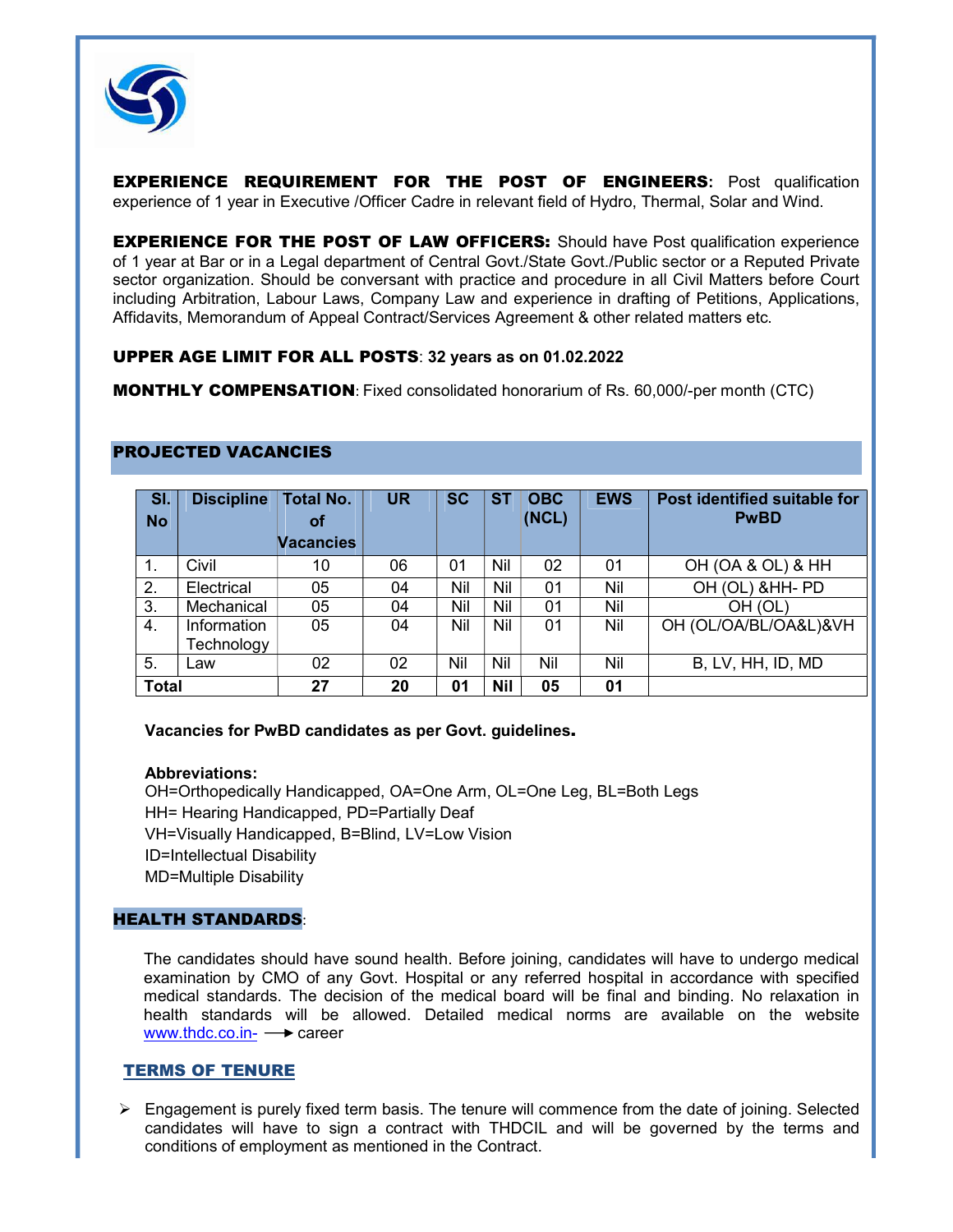

- Engagement will be full-time and fixed term basis. Initial period of engagement will be for one year. Based on the performance, period of engagement may be extended further on yearly basis. However, total period of contract engagement will not exceed beyond 05 years.
- $\triangleright$  Special Allowance shall be payable location wise as applicable at place of posting.
- Selected candidates eligible for an annual increase of 8% of consolidated honorarium on satisfactory completion of one year of service as applicable other contractual employees.
- $\triangleright$  Candidates so engaged on fixed term basis will not have any right to claim regular appointment in THDCIL by virtue of his/her working on fixed term basis.
- $\triangleright$  Notice period of one month would be required to be given from either side for termination of contractual engagement, if terminated prior to stipulate tenure period. However, the fixed term shall end on expiry of the prescribed period for which no separate notice shall be required.
- ▶ Selected candidates shall be required to work /perform all job assignments as Engineer/Law Officer and shall not be allowed any private work during the fixed term period.
- $\triangleright$  Selected candidates shall be entitled for actual medical benefits for self and spouse only from THDC Hospital/Dispensary.
- $\triangleright$  In case it is detected that at any stage a candidate does not fulfill the eligibility criteria, his/her candidature shall be rejected/ cancelled without assigning any reason, thereof. Similarly, even after joining, if it is found that he/she has furnished any incorrect information or suppressed any material information, his/her services shall be summarily terminated.
- $\triangleright$  Posting of selected candidates shall be at any of the Projects/Units/JV's of THDCIL. All posts are transferable at the sole discretion of the Management.

### GENERAL INFORMATION AND INSTRUCTIONS:

- 1. Only Indian Nationals are eligible to apply.
- 2. The candidate should ensure that he / she fulfills the eligibility criteria and other norms mentioned in this advertisement.
- 3. All qualification should be from an Indian University/Institute recognized by AICTE appropriate statutory authority.
- 4. Computation of age and length of experience shall be done as on 01.02.2022.
- 5. Candidates claiming to belong to any particular category shall/ necessarily furnish valid EWS/ OBC (NCL)/SC/ST/ PwBD Certificate, as the case may be, from Competent Authority. For posts where there are identified vacancies for OBC (NCL)/SC/ST/ PwBD candidates, are required to submit requisite certificate in the latest prescribed format of Government India, issued in the current year only. Relaxation can be extended in case of vacancies identified for SC/ST/OBC (NCL)/PwBD candidates. The upper age limit relaxed by 05 years for SC/ST/, 03 years for OBC (NCL) candidates. It is relaxed by 10 years for PwBD-General/EWS, 13 years for PwBD for OBC (NCL) and 15 years for PwBD-SC/ST/ candidate. The OBC candidates who belong to "Creamy Layer" are not entitled for concession admissible to OBC-category and such candidates have to indicate their category as General. Upper age is relaxed by 05 years for the candidates who had ordinary been domiciled in the State of Jammu & Kashmir from 01.01.1980 to 31.12.1989 in addition, the age relaxation for Ex-Servicemen (Ex-SM) will be as per Government of India guidelines.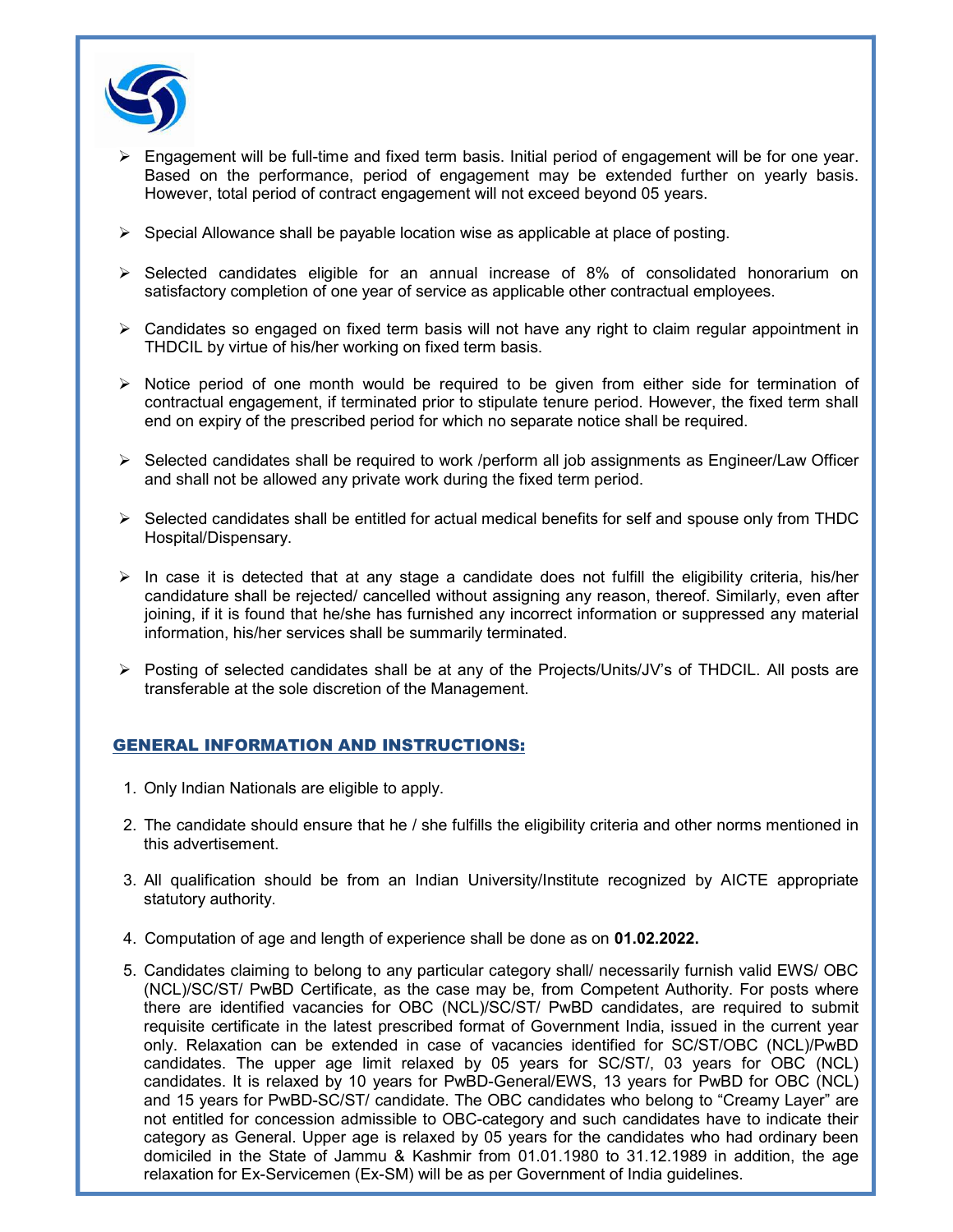

- 6. While applying for the post, the applicant should ensure that he/she fulfils the eligibility and other norms mentioned above, as on the specified dates and that the particulars furnished are correct in all respects. In case it is detected at any stage of recruitment that a candidate does not fulfil the eligibility norms and /or that he/she has furnished any incorrect/false information of has suppressed any material fact(s), his/her candidature will stand automatically cancelled. If any of the above shortcoming(s) is/are detected even after appointment his/her services are liable to be terminated without any notice.
- 7. Canvassing in any form shall disqualify the candidate.
- 8. Candidates are advised to keep their e-mail ID, Mobile No. active at least for one year. No change in e-mail ID and Mob. No. will be allowed once entered. All future correspondence shall be sent via e-mail/ or SMS only.
- 9. Candidates employed with Government Departments/PSUs/Autonomous Bodies will be required to submit relieving letter from current organization at the time of joining if selected for the post.
- 10. The mere fact that candidate has submitted application against the advertisement and apparently fulfilling the criteria as prescribed in the advertisement would not bestow on him/her the right to be definitely called for interview/ considered further for selection process.
- 11. Depending on the requirement THDCIL reserves the right to cancel / restrict /enlarge / modify / alter the recruitment/ selection process, if need so arises, without issuing any further notice or assigning any reason thereafter.
- 12. For any queries, regarding this recruitment process, please send email tothdcrecruitment@thdc.co.inor can call any working day (Monday to Friday) from 10.00 AM to 5.00 PM in cell at 0135-2473572,0135-2473567
- 13. Any proceeding in respect of any matter of claim or dispute arising out of this advertisement and/or an application response there to can be instituted only in Dehradun (Uttarakhand) and Court/tribunals/ forums at Dehradun (Uttarakhand) only shall have sole exclusive jurisdiction to try any such cause/dispute.
- 14. In case any ambiguity/ dispute arises on account of interpretation in versions other than English, the English version will prevail.

### HOW TO APPLY

Interested eligible candidates may apply for the post through THDC website. The relevant link will be made available on THDCIL website http:/www.thdc.co.in→Career Section→ New Openings against advertisement No.01/2022. Read the instructions carefully and fill in the On-line application form giving accurate information with valid E-mail ID. After filling it, system will generate a Unique Registration Number of THDC. THDCIL will not be responsible for bouncing back of any email sent to the candidate. Candidates shall only apply through online registration system. No other means for application shall be entertained. Before filling the on-line application please read eligibility criteria carefully Before registration candidates should possess the following:

- $\triangleright$  Valid and active Email ID, Mobile No.
- $\geq$  Scanned copy of recent passport size color photograph of the candidate with white back ground.(Size-50 KB & Format-JPG/PNG/PDF).
- $\geq$  Scanned signature of the candidate (Size-20 KB & Format-JPG/PNG/PDF).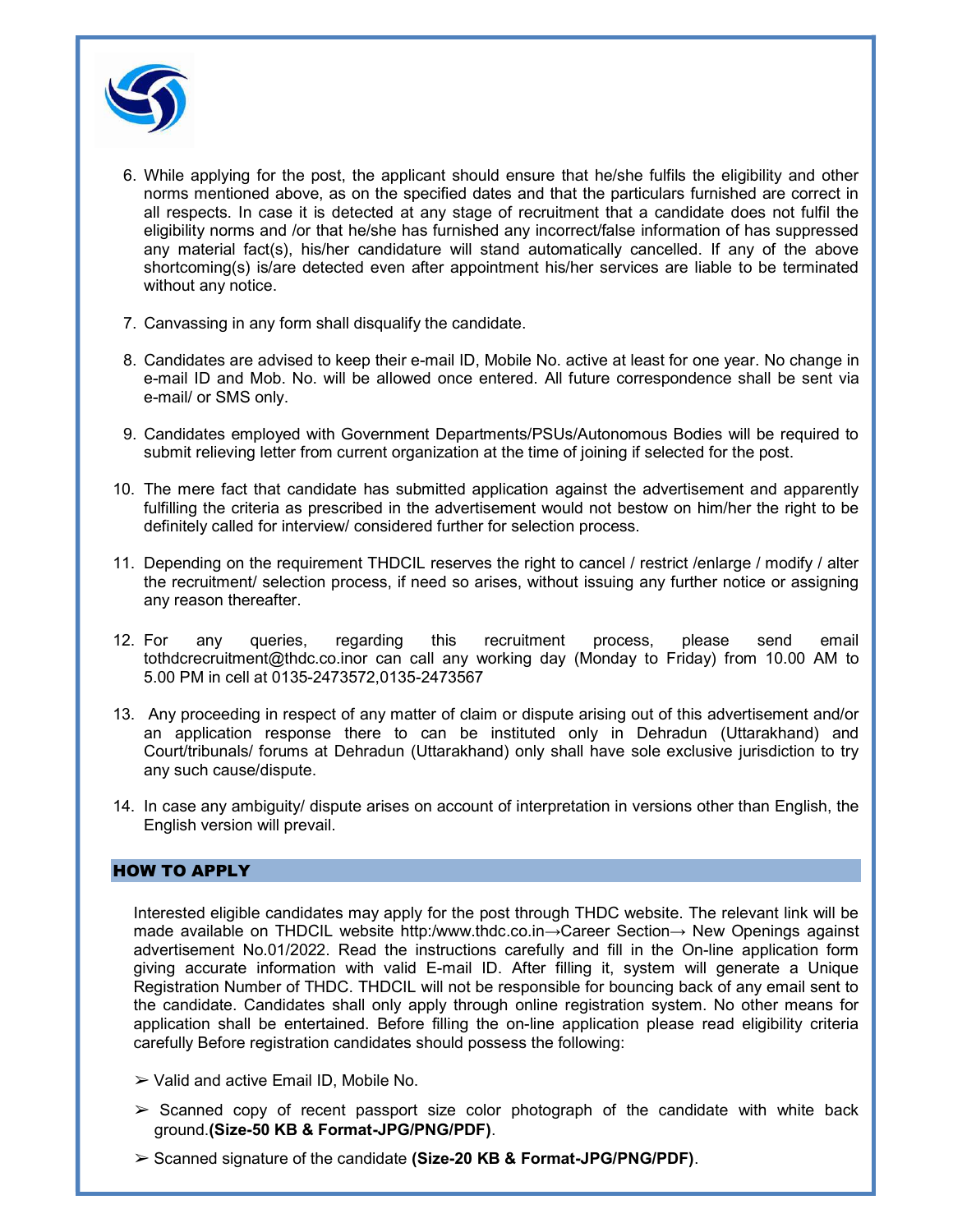

- $\geq$  Scanned copy of Class Xth, XIIth & Essential Qualification Mark sheet with a proof of Percentage of marks obtained (Size-125 KB & Format-JPG/PNG/PDF).
- ➢ Scanned copy of proof of Date of Birth (Class Xth Certificate).(Size-125 KB & Format JPG/PNG/PDF).
- ➢ Scanned copy of Caste/ Category Certificate (if applicable in case of SC/ST/OBC(NCL)/PwBD/J&K J&K Domiciled / Ex-Servicemen/ Victims of riots) in a format prescribed by the Government of India.(Size-125 KB & Format-JPG/PNG/PDF), if applicable.
- ➢ Scanned copy of Proof of norms adopted by University/Institute to convert CGPA/OGPA/DGPA in to percentage.(Size-125 KB & Format-JPG/PNG/PDF)
- ➢Scanned copy of Experience Certificate. (Size-500 KB & Format JPG/PNG/PDF).
- 1. PHOTOGRAPH: One recent coloured passport size photograph not more than three months old is to be scanned and upload in the space earmarked in the on-line application. The photograph should be in JPG or JPEG format. The size of the photograph should be upto 50 KB.
- 2. SIGNATURE: Signature (in Black ink) against white background is to be scanned and uploaded in the space earmarked in the on-line application. Candidate is advised to confirm his/her uploaded signature is clearly visible/ identifiable at the appropriate place. The signature should be in JPG or JPGE format. The size of signature should be upto 20 KB.
- 3. Candidate should take a print out of completed application keep it with him/ her safely for future reference. Candidates must not send this printout to any office of THDCIL.
- 4. All Information regarding this recruitment process shall be made available in the recruitment section of our website http://www.thdc.co.in and no separate communication shall be made. Applicants are advised to check the website periodically for updates regarding this recruitment.
- 5. E-mail ID and mobile number to be entered in online application form is mandatory. In case a candidate does not have a valid e-mail ID, he/she should create his/her new e-mail ID before applying online. Candidates are advised to keep the e-mail ID and mobile number entered in the online application form active for at least one year. No change in the e-mail ID or mobile number will be allowed once entered. All future correspondence shall be made via e-mail and/ or SMS only.
- 6. Applicants should keep sufficient copies of same photographs in reserve for future use, which they are using in the Online Registration.
- 7. It is mandatory that eligible candidates go through the full text of the advertisement and agree to all the conditions given, while applying for the post.
- 8. Once applied, the applicants are advised to check the website as well as their registered e-mail regularly for any updates.

# THE CANDIDATES SHOULD CROSS CHECK ALL THE DETAILS FILLED IN THE ONLINE APPLICATION, BEFORE FINALLY SUBMITTING THE SAME, AS NO CORRECTION WILL BE ALLOWED LATER.